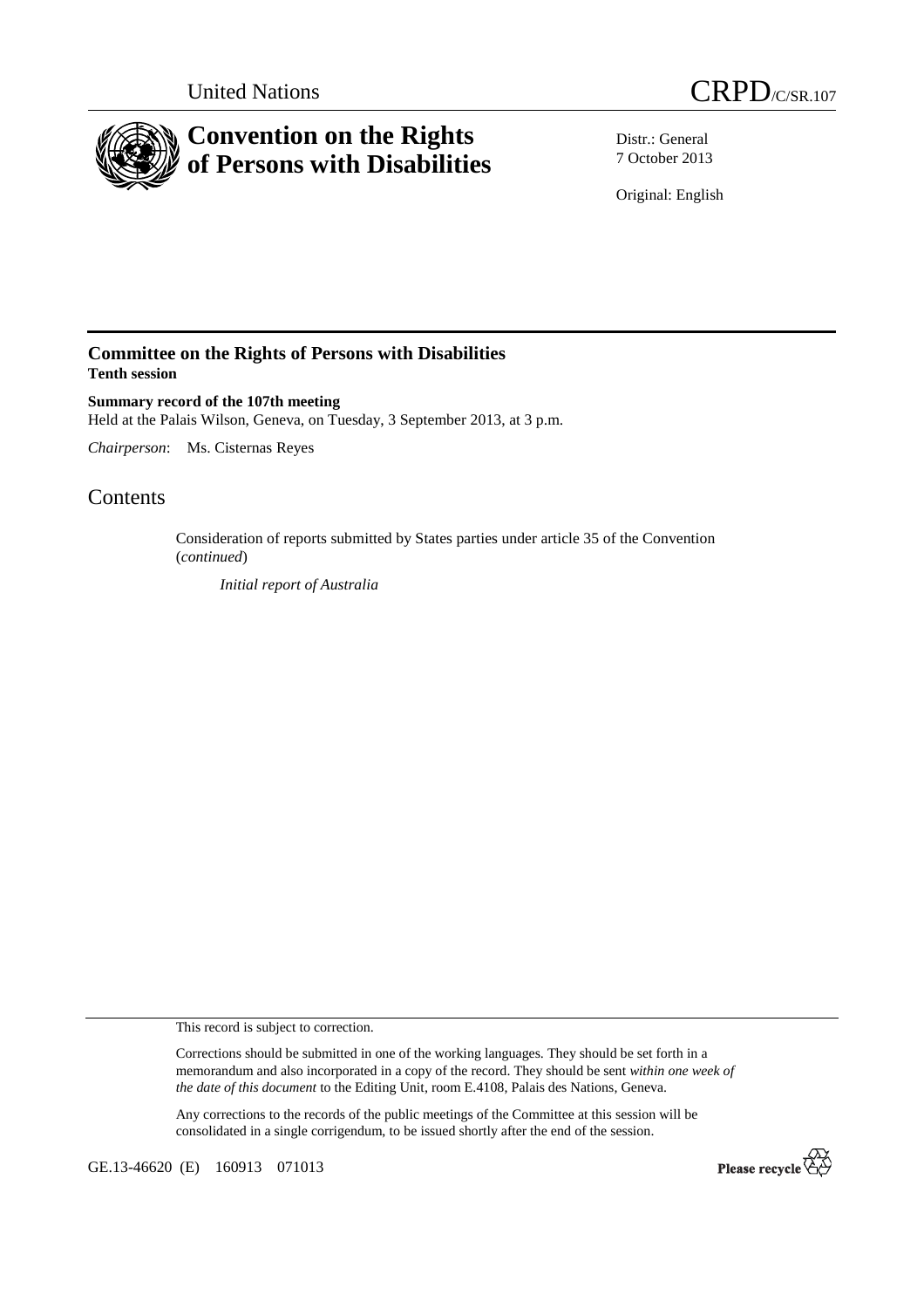*The meeting was called to order at 3.05 p.m.* 

### **Consideration of reports submitted by States parties under article 35 of the Convention** (*continued*)

 *Initial report of Australia* (CRPD/C/AUS/1; CRPD/C/AUS/Q/1 and Add.1)

1. *At the invitation of the Chairperson, the delegation of Australia took places at the Committee table.* 

2. **Mr. Woolcott** (Australia), introducing his country's initial report (CRPD/C/AUS/1), explained that, since elections had been announced, the Government had assumed a caretaker role and the delegation would not be able to answer questions on future government actions or policies. The Disability Discrimination Commissioner, Mr. Graeme Innes, who worked within the national human rights institution, namely the Australian Human Rights Commission, was present as a member of the delegation but would speak in an independent capacity.

3. Australia had a federal constitutional system, which meant that in practice there were nine governments that shared responsibility for the implementation of the Convention. All nine had agreed to the National Disability Strategy, the foundation of the country's efforts to advance disability rights, which were in turn enshrined in the 1992 Disability Discrimination Act. The governments were currently constructing a new national disability insurance scheme, DisabilityCare Australia, which had been launched in July 2013 and would be fully rolled out by July 2019. The scheme would represent a State investment of 19.3 billion Australian dollars and would provide support to about 460,000 persons. Its aim was to enable more persons with disabilities to participate in the community and the economy while empowering them to choose the type of support they wanted.

4. Employment was essential to well-being, and the Government's Disability Employment Services programme not only supported jobseekers with disabilities, but also built disability awareness among employers and helped them bear the costs of making adjustments for employees with disabilities. To engage persons with disabilities and their representative organizations, the Government funded 13 national disabled persons' organizations, including ones representing specific groups, so that they could contribute to policymaking. The Government had also established the broad-based National People with Disabilities and Carer Council to advise on the interrelated issues of disability and the carer relationship and on the implementation of government strategies and policies affecting persons with disabilities.

5. The Government had set new targets for increasing access to specialist services and support for indigenous persons with disabilities and was providing leadership training for indigenous disability advocates. It was proud to support the First Peoples Disability Network Australia, the only formal, nationally-constituted organization representing indigenous persons with disabilities in the world. Australia was also active in protecting and promoting the rights of persons with disabilities in developing countries through its aid programme, and its work in disability-inclusive development had been recognized at the international level.

6. Much had been accomplished in removing barriers so that persons with disabilities in Australia could enjoy their rights on an equal basis with others, although more work was needed, especially to improve the economic security and social inclusion of persons with disabilities and to safeguard their autonomy and right to choose, as well as to address the challenges facing indigenous persons with disabilities. The evaluation of existing measures was essential for continuing to advance the rights of persons with disabilities, and his delegation therefore welcomed the opportunity to appear before the Committee.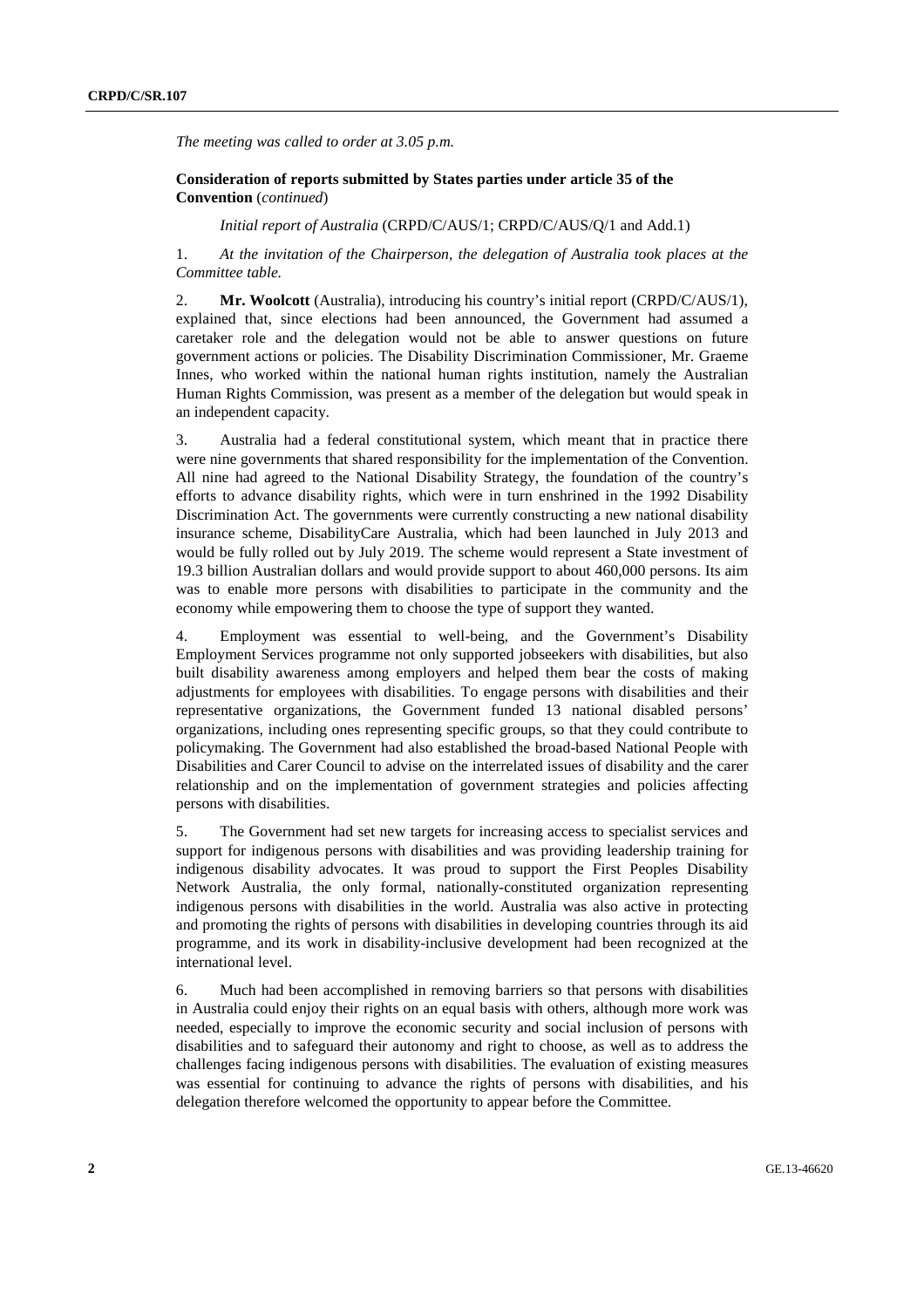7. **Mr. Innes** (Disability Discrimination Commissioner, Australia) said that, as could be expected in a developed country, human rights were reasonably well protected and respected in Australia. The Australian Human Rights Commission had good working relations with the Government and with civil society and focused on areas for improvement. The Commission was responsible for administering the Disability Discrimination Act, and his role as the Disability Discrimination Commissioner included educating the public, raising awareness and advising the Government. The Commission looked forward to the dialogue with the Committee and would encourage it to explore the possibility of using technologies, such as videoconferencing and voice-over-Internet Protocol services, to facilitate cooperation with national human rights institutions.

8. The Government had reported on the progress made in areas such as access to public transport, premises and services and with the national disability insurance scheme. In addition, Parliament had opened inquiries into forced sterilizations, and other organizations had recently announced inquiries into security and the use of restraints on persons with disabilities. Progress in other areas, particularly employment, access to justice and violence against women with disabilities, however, had been less evident.

9. **Ms. Maina** (Country Rapporteur) said that she wished to raise a number of issues that were particularly pertinent for the Committee's dialogue with Australia. It was apparent from its laws and policies on matters such as health, rehabilitation, capacity assessment and education that Australia still used the old-fashioned medical model of disability instead of a rights-based one. That was reflected in the practices, such as the use of physical restraints, pens and isolation rooms, applied in respect of children and young persons with disabilities in both special and mainstream schools. Persons with disabilities were being arbitrarily detained and subjected to involuntary treatments, including psychosurgery and electroconvulsive therapy. There was also an unregulated use of restraints and behaviour modification.

10. It was clear from the report that the State party's interpretative declaration on articles 12, 17 and 18 was hindering the full implementation of the Convention, since the provisions concerned intersected with so many of the other articles, including articles 1, 2, 5, 7, 14–16, 19, 21 and 23–29. The implementation of article 2, for example, had been affected because the definitions of disability in legislation still used degrading terms to describe persons with disabilities or focused on their lack of capacity. Disabled persons' organizations, which had not been consulted when the declaration was drafted, had expressed concern about the human rights violations arising from it and the lack of consultations on the possible withdrawal of the declaration, especially with regard to article 17. They wondered why their Government would want to deny them the benefit of the article's provisions on protecting the integrity of the person.

11. A joint parliamentary committee on human rights had reportedly considered the compatibility of 11 legislative instruments with the Convention, finding approximately 5 to be compatible and the other 6 not. The Committee would like to have detailed information on the contents of all the instruments in question to assess the disability rights situation in Australia.

12. There had been a number of government initiatives to advance the rights of persons with disabilities, such as the National Disability Strategy, DisabilityCare Australia, the disability advocacy framework, the definition of the statutory duties of the Disability Discrimination Commissioner and the appointment of the National Children's Commissioner. Australian disabled persons' organizations claimed, however, that the initiatives failed to conform to the Convention in that they were being conducted within the current guardianship framework rather than as part of a comprehensive review of substitute decision-making. The primary focus was still on a person's capability to perform actions rather than on how that person could be supported to act or make decisions on his or her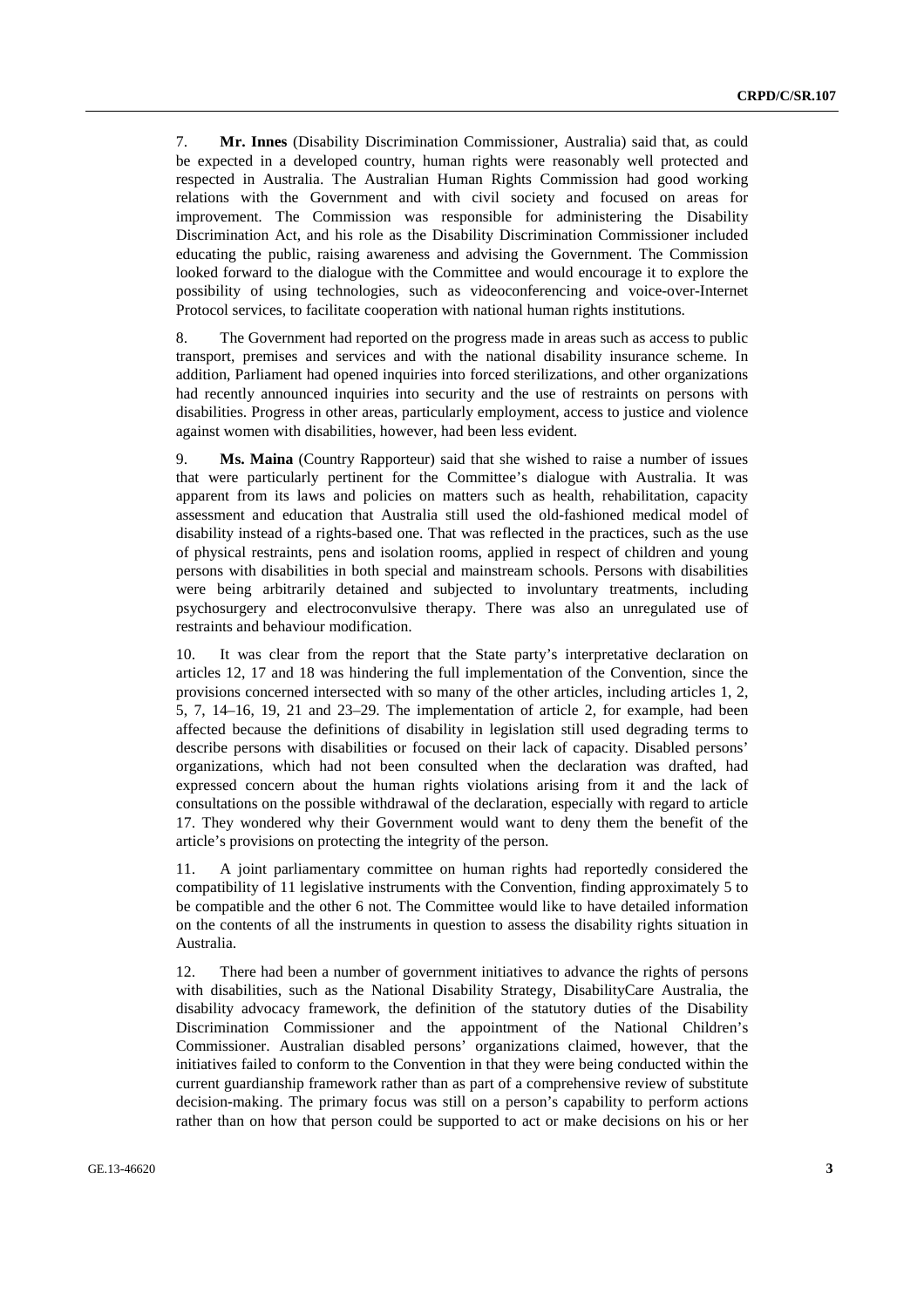own. The use of augmentative and alternative modes of communication, as well as of signlanguage and tactile communication, was also not being effectively promoted and monitored to prevent substitutive communication. There was furthermore no effective national framework for monitoring the implementation of the Convention and involving persons with disabilities and their representative organizations in the process, as required by article 33.

13. It should be noted that, in July 2013, the Senate committee inquiring into the forced and coerced sterilization of persons with disabilities had recommended only the regulation, rather than the prohibition, of such sterilizations, disregarding the recommendations made to Australia by other United Nations human rights treaty bodies. Government policies for their part seemed to discriminate against indigenous persons with disabilities and persons with psychosocial disabilities. Owing to a lack of accessible and affordable shelters, a large proportion of the latter group and of young indigenous persons with disabilities were in prison despite never having been convicted, and there were no mechanisms for getting them out of prison and into inclusive habilitation and rehabilitation programmes. In 2013, the Government had not advanced the 2012 human rights and anti-discrimination bill, which would have addressed the multiple discrimination faced by indigenous persons with disabilities, through Parliament. Meanwhile the Government's proposed national framework for reducing the use of restrictive practices was based purely on the medical model of disability and focused on when and how to use restraints rather than seeking to prevent their use.

#### *Articles 1–10*

14. **Mr. Tatić** said that the Committee would like to have more information on the involvement of persons with disabilities in DisabilityCare Australia and on the situation of the deaf society in Adelaide and its building. Information on the outcomes of the complaints lodged under the Disability Discrimination Act and on the review and implementation of the accessibility plan would also be appreciated.

15. **Mr. Kim** Hyung Shik asked whether the existence in Australia of different definitions of disability had posed problems in compiling data and implementing the Convention, and which definitions had been used for compiling the statistics presented in the report. It was encouraging to learn that persons with disabilities could lodge complaints under the Disability Discrimination Act, and he would like to know how many indigenous persons with disabilities had actually done so and won in the past five years.

16. **Mr. Ríos Espinosa** said that, given the substantial resources allocated for the promotion and protection of the rights of persons with disabilities in Australia, he was perplexed by the State party's interpretative declaration, which virtually functioned as a reservation. The preamble to the Convention recognized the need to promote and protect the human rights of all persons with disabilities, including those who required more intensive support. Given that the declaration did not respect that principle, he wondered whether the State party would consider withdrawing it.

17. **Ms. Degener** asked what was preventing Australia from establishing legal remedies for persons with disabilities who suffered intersectional discrimination, particularly women and indigenous persons with disabilities, and why the serious situation with respect to the violence and abuse suffered by some women with disabilities, especially those who belonged to indigenous groups and those who were institutionalized, had not been adequately addressed. She wished to know what opportunities were available for children with disabilities to make their voices heard. Noting that children with disabilities were at higher risk of being subjected to corporal punishment, she asked why the State party had not yet prohibited corporal punishment throughout its territory and in all settings.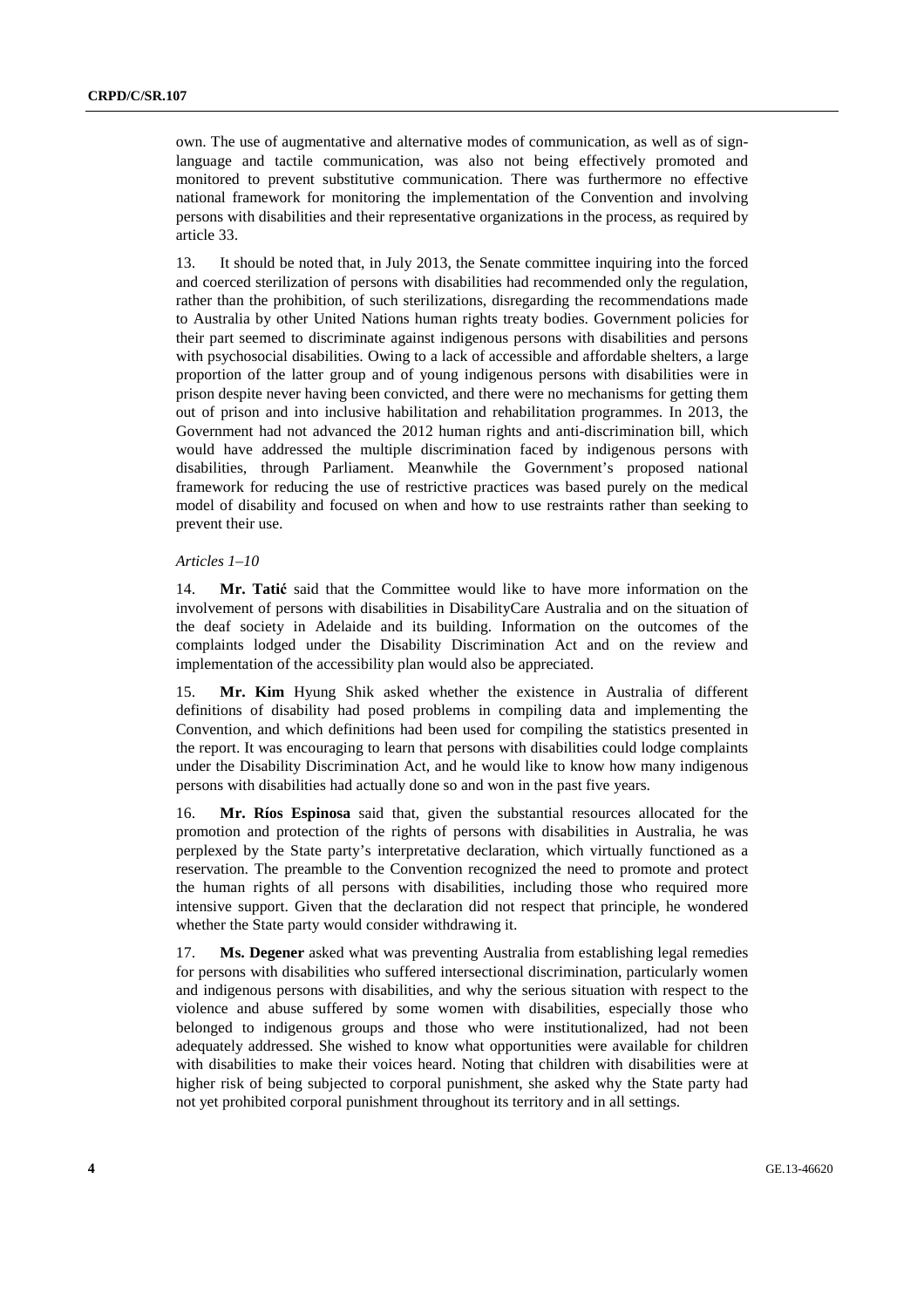18. **Ms. Peláez Narváez**, expressing concern about the discrimination suffered by women and children with disabilities in Australia, asked what measures the State party was taking to implement the recommendations made by the Committee on the Rights of the Child in 2012 and by the Committee on the Elimination of Discrimination against Women in 2010 in that regard.

19. **Mr. Lovászy** said that the establishment of DisabilityCare Australia, while welcome, should be viewed as a first rather than a final step. He asked whether the World Health Organization (WHO) International Classification of Functioning, Disability and Health had been taken into account when establishing the new scheme. He wished to know whether the functions of the government bodies referred to in paragraph 17 of the State party's report included imposing fines for violations of anti-discrimination legislation. It would be interesting to learn whether the five-year limitation on exemptions from accessibility standards applied to sectors other than transport and to hear more about the findings of the recent reviews of the Transport Standards and Education Standards.

20. **Mr. Langvad** asked in what circumstances legislation on persons with disabilities applied to refugees and immigrants and whether they were provided with sign-language interpretation and other support enabling them to apply for residency in Australia. It was difficult to understand why certain sectors of society were not protected from discrimination on the ground of disability. He asked what forms of support the Government provided to disabled persons' organizations, especially to those representing indigenous persons and children with disabilities.

21. **Ms. Quan-Chang** asked how the Australian Human Rights Commission helped indigenous persons with disabilities, particularly women and children, to seek reparation for any intersectional discrimination they suffered, particularly when they lived in isolated or remote areas.

22. **Mr. Buntan** asked what support and protection was available for immigrants with disabilities who were not Australian citizens. He commended the State party for the progress it had made regarding accessibility and enquired whether it had created any tools to measure that progress. Lastly, he wished to know the rationale for the recent legislation that regulated, but did not fully ban, sterilization on the basis of disability.

23. **Mr. Ben Lallahom** asked whether the National Children's Commissioner addressed issues concerning children with disabilities, or whether she focused mainly on violence against children as reports had indicated.

24. **The Chairperson**, speaking in her personal capacity, asked what progress had been made in replacing the existing medical model of disability with a social and human rightsbased one. She wished to know how the needs of indigenous persons with disabilities and persons with disabilities who did not speak English were addressed in the State party's National Disability Strategy and to what extent those persons participated in its implementation. She wondered what steps were being taken to mainstream the perspective of children with disabilities, especially those belonging to indigenous groups, and to implement the recommendation made by the Committee against Torture to impose an absolute prohibition on corporal punishment. Lastly, she enquired if Australia had a national mechanism for the prevention of torture that was competent to address issues relating to persons with disabilities.

*The meeting was suspended at 4.35 p.m. and resumed at 4.55 p.m.* 

25. **Mr. Innes** (Disability Discrimination Commissioner, Australia) said that 48 per cent of the nearly 1,000 complaints lodged under the Disability Discrimination Act each year were resolved by conciliation. Of those, 62 per cent resulted in successful outcomes. Some 2 per cent of complaints were lodged by persons who identified themselves as Aboriginal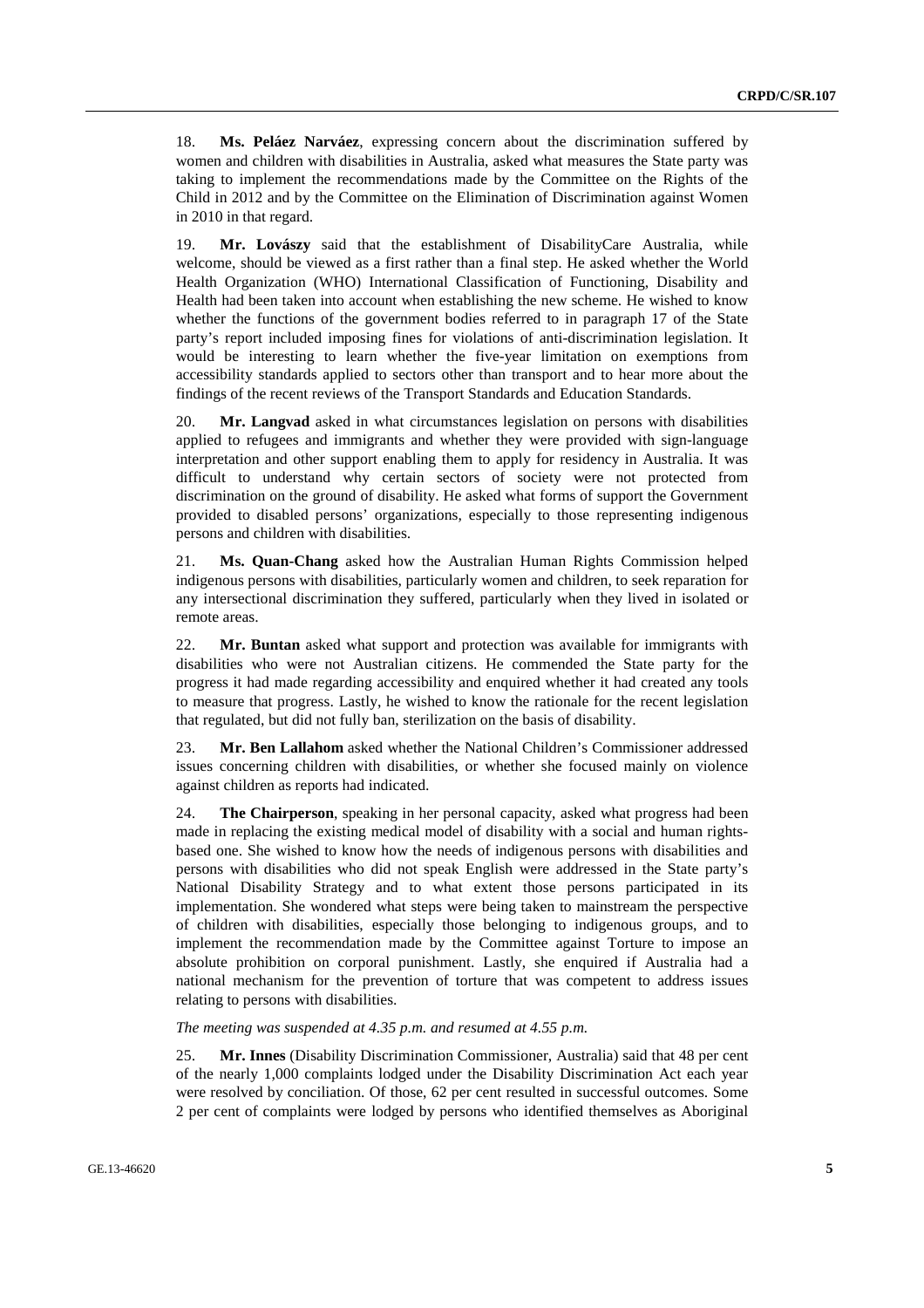or Torres Strait Islander people. The review of the Transport Standards was still under way; the findings were therefore not yet available. Fines were not imposed for breaches of any anti-discrimination law. The five-year limitation on exemptions from accessibility standards applied to all types of accessibility standards not just the Transport Standards. The Australian Human Rights Commission sent conciliation officers to remote areas to help the residents file complaints and also used other means to communicate with them.

26. **Mr. Bouwhuis** (Australia) said that the interpretative declaration made by Australia conveyed the State party's understanding of the Convention and was therefore different from a reservation in that Australia remained a party to all articles of the Convention. Any decision to review or withdraw the declaration would be for the incoming government soon to be elected. As Australia had a common law system, there was no single piece of legislation defining disability; rather, different laws included different definitions according to the purpose of each law. Nevertheless, evidence of a transition from a medical to a social model of disability was to be seen in the National Disability Strategy and in recent legislation and programmes such as DisabilityCare Australia, which did indeed take account of the WHO International Classification of Functioning, Disability and Health.

27. **Mr. Lewis** (Australia) said that persons with severe intellectual or psychosocial disabilities had been enrolled in the Personal Helpers and Mentors Programme not solely on the basis of a medical diagnosis, but rather on the basis of test scores indicating the extent to which they felt affected by their disabilities. A subsequent assessment had shown that 95 per cent of those with high test scores, indicating a severe impact, were later diagnosed with a medical condition. DisabilityCare Australia clearly employed a needs-based approach to support for persons with disabilities, whose needs were determined by a functional assessment of the impact of their disability on their daily activities. A separate assessment tool was used for children, which included questions relevant to the child's age, context and developmental stage. DisabilityCare Australia would supplement rather than replace other support systems, a broad range of which existed.

28. **Mr. Woolcott** (Australia) said that all governments in Australia recognized the importance of reducing the use of restrictive practices in disability services and had jointly developed a draft national framework for achieving that objective.

29. **Mr. Lewis** (Australia) said that the use of restrictive practices had long been an issue of concern, and that many alternatives had been tried over the years in an attempt to be as humane and inclusive as possible. The draft national framework was still open for comment by citizens and organizations of persons with disabilities, whose views would be taken into consideration.

30. **Mr. Woolcott** (Australia) said that the Human Rights Framework announced in April 2010 outlined the key measures to be taken to protect human rights, which included human rights education, the establishment of a joint parliamentary committee on human rights, and the development of anti-discrimination law and a national human rights action plan. The Framework did not include a human rights act or a charter of rights, as many citizens had been concerned about the consequences of such an act or charter in view of the country's common law history. A new human rights action plan had been adopted in December 2012, however. Five bills had been considered by the joint parliamentary committee on human rights and deemed compatible with the Convention. The other bills and instruments considered by the committee had been deferred for further study, but no finding of incompatibility had been issued.

31. **Mr. Bouwhuis** (Australia) said that the relevant legislation and standards required all school-age children to be enrolled in a safe and supportive school. Corporal punishment was not endorsed, and most states and territories had explicitly banned it or removed legislative provisions allowing the use of reasonable chastisement by persons in loco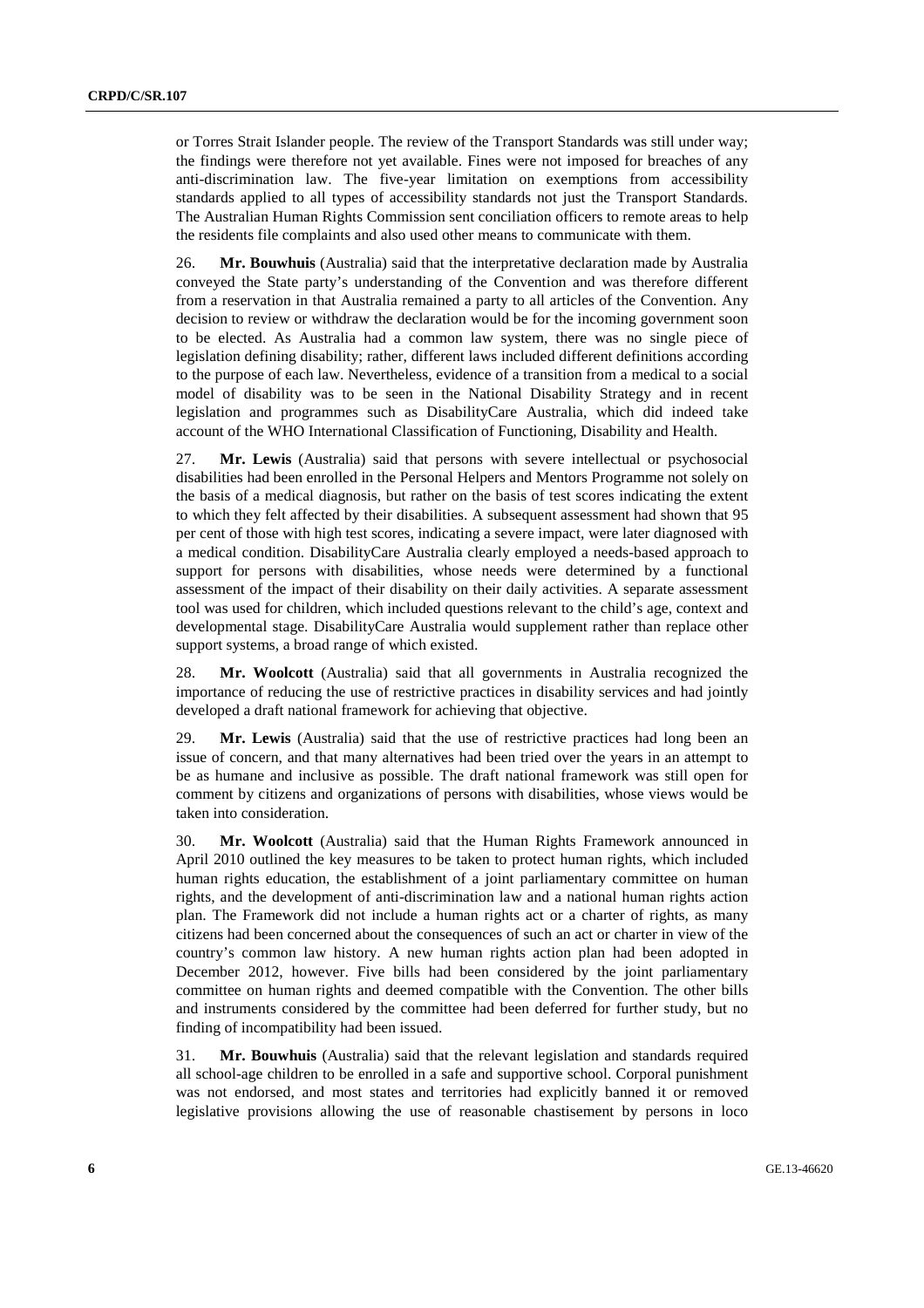parentis. Complaints of excessive use of force against children could be filed under the Disability Discrimination Act or brought before the Australian Human Rights Commission.

32. **Mr. Lewis** (Australia) said that the DisabilityCare Australia initiative was and would continue to be shaped by consultations with persons with disabilities, their families and carers and by feedback from individuals, organizations and experts. The board of DisabilityCare Australia, which was at arm's length from the Government, received independent advice on delivery of the scheme from an advisory council. The board must include persons with disabilities, carers and persons experienced in service delivery in rural and remote areas, and over half the members of the advisory council were persons with disabilities.

33. The Government provided annual funding of almost 2.5 million Australian dollars to 13 national disabled persons' organizations that were accountable to their members and represented member views to the Government.

34. **Ms. Sherburn** (Australia) said that, for data collection purposes, the Australian Bureau of Statistics identified persons with disabilities by asking about limitations, restrictions and impairments that lasted for a minimum of six months. That approach was in conformity with the WHO recommendations on definitions of disability and health. Data would also soon be collected on school students with disabilities, including those without a clinical diagnosis, by recording whether students had a disability as defined in the Disability Discrimination Act or were provided with adjustments under the relevant legislation.

35. **Mr. Bouwhuis** (Australia) said that, prior to ratification of the Convention, the Government had reviewed national legislation and common law protections, concluding that the necessary legislative framework was already in place and complied with the Convention. Nonetheless, a number of amendments had been made to legislation in various areas. The Disability Discrimination Act prohibited discrimination in areas including employment and implementation of federal laws and programmes. A bill to consolidate all legislation on disability into one act had been drafted but needed further work if it was to be considered.

36. **Mr. Lewis** (Australia) said that the Disability Standards for Accessible Public Transport applied to most forms of public transport and had facilitated the gradual removal of barriers. A review of the Transport Standards in 2011, which was performed by an independent consultant and included a nationwide discussion, had resulted in 15 recommendations, commendation of the progress achieved and a suggestion to undertake further research in certain areas. The next review was already under way.

37. The Disability (Access to Premises – Buildings) Standards 2010 were designed to ensure that equal access was provided to all new and renovated public buildings and buildings for which planning permission was required. They incorporated technical standards to ensure that equal access was considered at the planning stage and provided for adaptations such as larger lifts and sanitary facilities and increased wheelchair seating in entertainment establishments. The Government had allocated 5 million Australian dollars to make public buildings accessible, which would be matched by local government funding. Projects funded thus far included the construction and refurbishment of social and cultural infrastructure, leisure facilities and parks, and the installation of ramps to public toilets.

### *Articles 11–20*

38. **Ms. Maina** asked whether, in view of the interpretative declaration made by Australia, the Government considered that it was obliged to fully implement articles 12, 17 and 18 of the Convention. The reports before the Committee gave cause for concern in that regard. They referred, for example, to the continued practice of forced treatment and a lack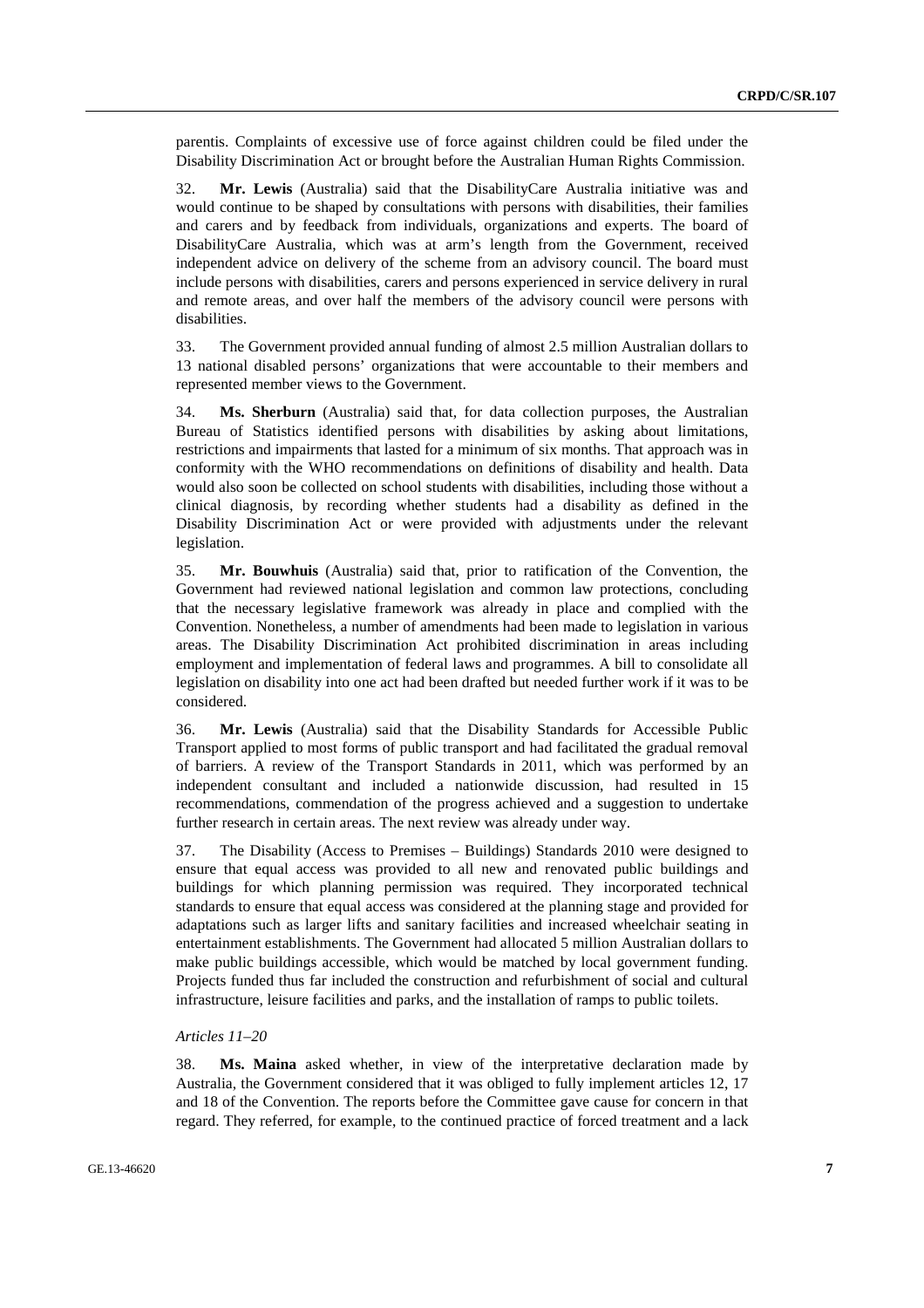of recognition of the need to obtain consent to treatment from persons with disabilities. Furthermore, no information had been provided by the State party concerning the use of augmentative and alternative modes of communication that could facilitate supported decision-making. The delegation should state what action would be taken to eliminate practices that were not in compliance with the Convention and ensure the full implementation of the three articles in question.

39. **Ms. Degener** said that, like other members of the Committee, she was concerned by reports that forced, involuntary or coerced sterilization of women and girls with disabilities took place in Australia and that legislation was planned merely to regulate such sterilizations, rather than prohibit them. Moreover, as she understood it, the inquiry into the matter had recommended that the laws and procedures applicable in cases where persons with disabilities were considered not to have capacity to consent to treatment should allow sterilization to take place. It appeared that the interpretative declaration made by Australia was indeed a barrier to the full implementation of the Convention, and the Government should consider withdrawing it.

40. **Ms. Peláez Narváez** said that reports from civil society organizations indicated that some Australian courts had awarded custody of the children of women with disabilities to the father in cases where the men concerned had perpetrated domestic violence against the mother. She asked what was being done to rectify the situation and ensure that all court decisions on child custody were consistent with the Convention. Approximately 30 to 50 per cent of the women in prison in the State party were women with disabilities. She wished to know what social programmes were available to those women and whether they were able to participate in all activities offered to inmates. The Committee had been informed that a number of cases of rape of women with disabilities in institutions had not been fully investigated. She asked why full police investigations had not been carried out in those cases and how women and girls in institutions were protected from abuse.

41. **Mr. Langvad** said that lawyers were often in a position where they had to determine the legal capacity of persons with disabilities. He would appreciate information on the training provided to lawyers, judges and other relevant persons to ensure that they fully understood the issue of legal capacity as it related to persons with disabilities and acted to protect their human rights.

42. He asked how it was ensured that appropriate housing was available to persons with all types of disability and how the percentage of accommodation required for persons with disabilities was calculated. There being no institutions in Tasmania, he wondered what existed in their place. He also wished to know whether persons with disabilities had the right to choose where they lived, even if they depended on substantial support, and whether they were guaranteed the continuation of support after moving to another part of the country.

43. **Mr. Ríos Espinosa** said that the State party's interpretative declaration was in practice a reservation and appeared to be a way to avoid stating that it did not wish to comply with the Convention. Aboriginal and Torres Strait Islander people, including some with disabilities, who were deemed to lack legal capacity and were thus unable to stand trial often spent their lives in prison, where they were liable to suffer human rights violations and were at risk of torture or other cruel treatment. He wished to know how the Government was addressing that situation and whether it was considering immediate measures to ensure that the persons concerned would finally be afforded due process.

44. **Ms. Quan-Chang** expressed concern that almost half the persons detained without trial in the State party were indigenous persons, many of them with disabilities. She noted the disparity between mental health laws, some of which permitted deprivation of liberty on the ground of psychosocial or intellectual disability, and asked whether the State party